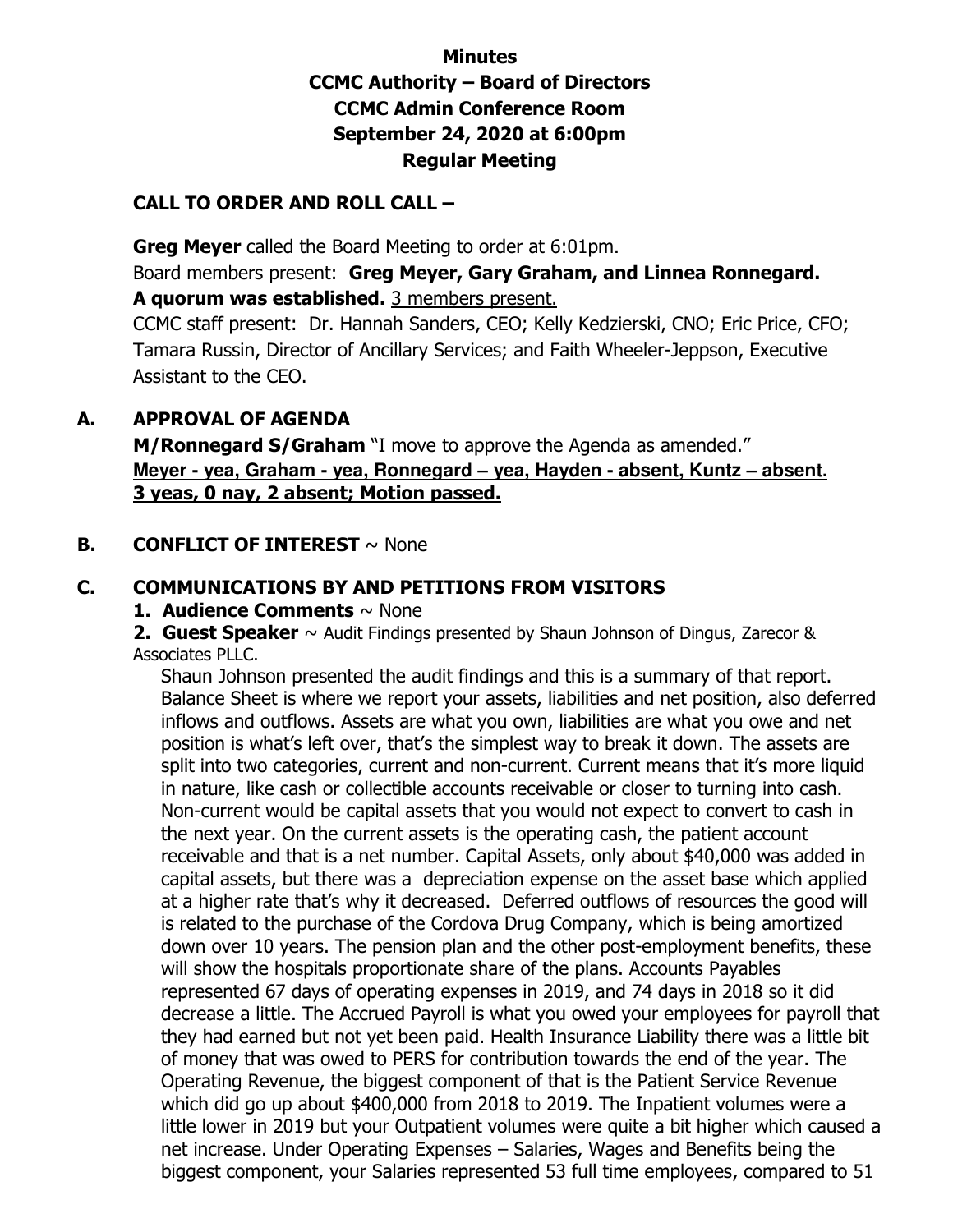in 2018. You did have a bit of a shift from Salaried Employees to Contract Employees as well. The increase in Employee Benefits was related to Health Insurance, from 33% to 38%. The COVID-19 pandemic after the year end had created economic uncertainties which may negatively impact the hospital's financial situation. Beginning March of 2020, the hospital began experiencing significant declines in revenues due to the State of Alaska temporarily suspending elective procedures and other preventative medicine visits. In addition, the hospital experienced declines in volumes of outpatient and ancillary services, such as radiology, laboratory, and emergency department. The ultimate effect on the hospital due to the COVID-19 pandemic is unknown at this time.

## **D. APPROVAL OF MINUTES** ~ None

## **E. BOARD DEVELOPMENT** ~ None

#### **F. REPORTS OF OFFICERS and ADVISORS**

- **1. Board Chair report** Greg stated that everyone had been very busy, so he doesn't have much.
- **2. CEO Report** Dr. Sanders report is in the packet, a few additional items to highlight is that we have been updating a lot of those COVID expenditures that were approved. We have not yet ordered a call system, the cost for that system is more than what was approved. And it will require a complete rewire, so that along with trying to figure out how to permanently separate the Long Term Care from the rest of the hospital is a little bigger of a project. The HVAC system evaluation has been done, that's going to be a really big project, somewhere around \$1,000,000. We recognize the importance of updating our HVAC system to protecting the Long Term Care in the event of COVID or another respiratory illness or pandemic.
- **3. CFO Report** Eric reported that once we completed the audit we discovered a few of those control issues that Shaun had talked about. Notably we had spent a lot of time on how we calculate our Allowance calculation. For this month when we get paid from Medicaid, Medicare, or Commercial payers we only booked what had actually had been taken. We did not do estimates for all of the other collectibles because we believe the account overall has been overstated. We may be engaging with DZA to reconcile that before the end of December. The other thing is we have received a new grant this month, a substance abuse grant. In August we didn't have any Swing Beds, which was a bit of an anomaly. Also in August our Repairs, Maintenance, Supplies and Minor Equipment was high. That was a reflection of those items that we had ordered in May, June, and July being received and making payment on those. One thing I do want to point out on the Balance Sheet for our Accounts Payable, this is the first time according to Ria that we've been below \$500,000 in any month of having accounts payable due. The majority of my work has been simply getting the Cash flow working as it normally should with a routine cycle so we can really start seeing what our future impact is.
- **4. CNO Report** Kelly couldn't make it tonight, but her reports are in the packet, but she had said from an infection control standpoint she wanted everyone to read what she had put in the packet and make sure you get your Flu shots.

# **G. DISCUSSION ITEMS**